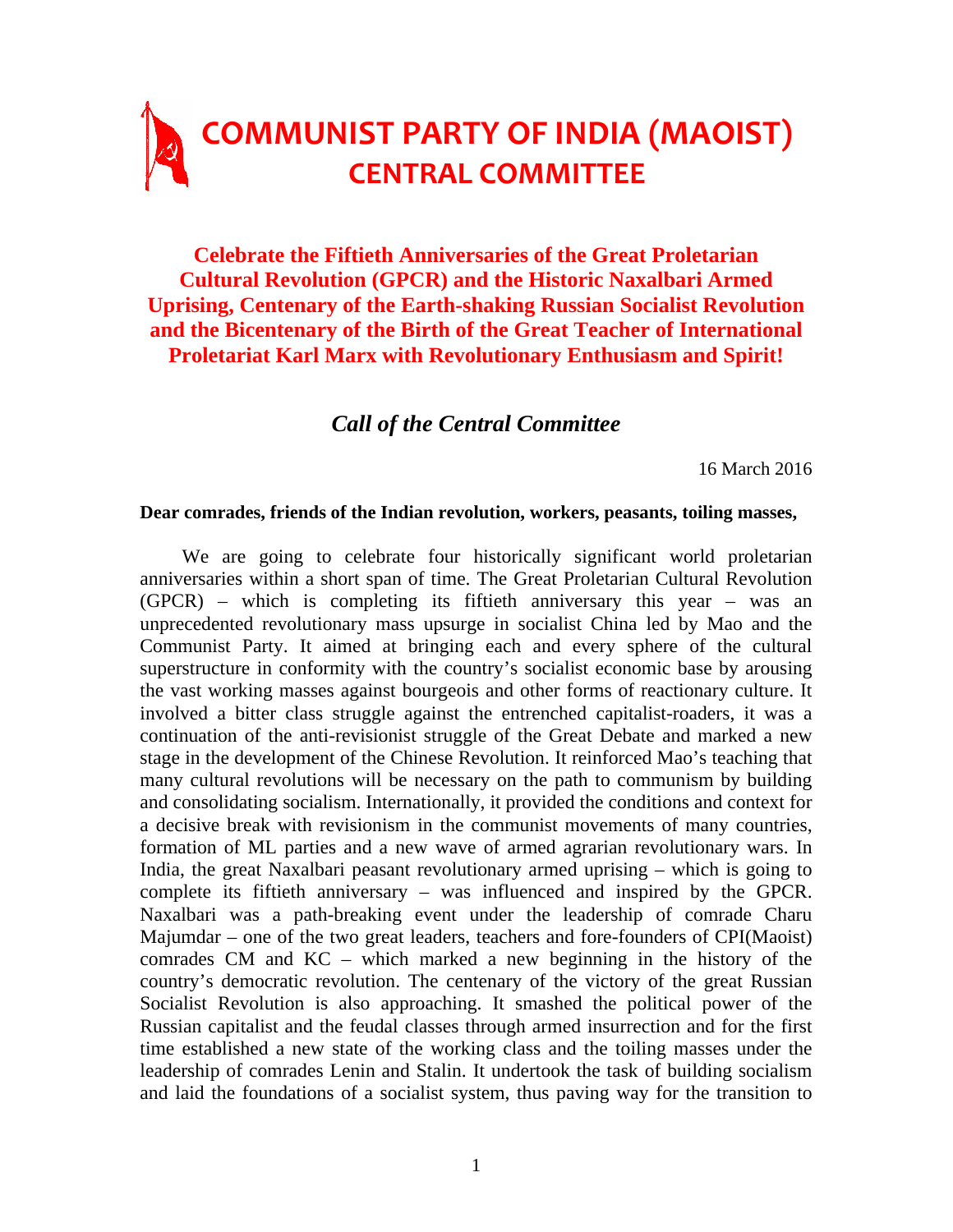communism. Bolshevik Revolution was guided by the correct proletarian ideology of Marxism and a correct proletarian revolutionary party. It adopted correct strategy and tactics and carried out relentless struggle against right and 'left' opportunism within the party and the country. In the course of socialist construction and struggle against domestic and international opportunism, Marxism developed into a new and higher stage – Leninism or Marxism-Leninism. The bicentenary of the birth of Karl Marx, the founder of the proletarian ideology, politics and scientific socialism and a great revolutionary philosopher who formulated an entirely new and thoroughly scientific theory and method, is also coming near. Marx showed a new path for humanity that flourished in the process of bitter class struggle and in struggle against bourgeois and petty-bourgeois ideology, economics, politics and culture as well as in struggle against right and 'left' opportunism within the working-class movement. It marked the dawn of a new epoch for humanity that was chained to class exploitation and oppression for thousands of years. This made the transition to a classless society – and hence to the realm of freedom – a real possibility.

These anniversaries are important occasions to reaffirm the irrefutable truth that the only alternative to wage-slavery, exploitation, oppression, domination, destitution, discrimination, disparity, devastation, crises and wars engendered by capitalism in the present world is socialism and communism. These are occasions to declare once again that in the fight against capital, its grave-diggers will bury the old decadent social relations and build new social ones in their place in the course of building socialism to progress to a classless society, thus bringing the prehistory of humanity to an end so that the real history of humanity can begin. Those who claim the permanence of capitalism and the out-datedness of communism wantonly forget that humanity has spent most of its past in a classless society, has emerged from a classless society and is destined to once again enter a classless society by passing through successive higher stages under the leadership of the proletariat – the newest, the last and the most revolutionary class in history. Those who point to the reversal of the Soviet and Chinese socialist societies willfully forget that the bourgeoisie too had to face innumerable defeats over several centuries before it could emerge victorious in its struggle for power against the feudal class. Ever since the Paris Commune, every defeat has brought new lessons to the proletariat. Learning from mistakes and drawing lessons from defeats, the proletariat and its party will relentlessly, doggedly and steadfastly pursue its struggle against the bourgeoisie as the vanguard of all oppressed social classes and social sections to build socialism in one country and then in several countries to finally establish socialism on a world-scale by defeating capitalism, imperialism and all reaction. Then, after all the necessary conditions have matured, the society will finally be able to inscribe on its banner – "from each according to his/her ability, to each according to his/her want". So let us once again assert in the course of celebrating these anniversaries that there is no alternative to Marxism/MLM! There is no alternative to proletarian party/leadership! There is no alternative to revolution and there is no alternative to socialism and communism!

Three of these anniversaries – the fiftieth anniversary of the GPCR, the centenary of the Bolshevik Revolution and the bicentenary of the birth of Karl Marx – are going to be celebrated by the proletariat in all the countries of the world. Our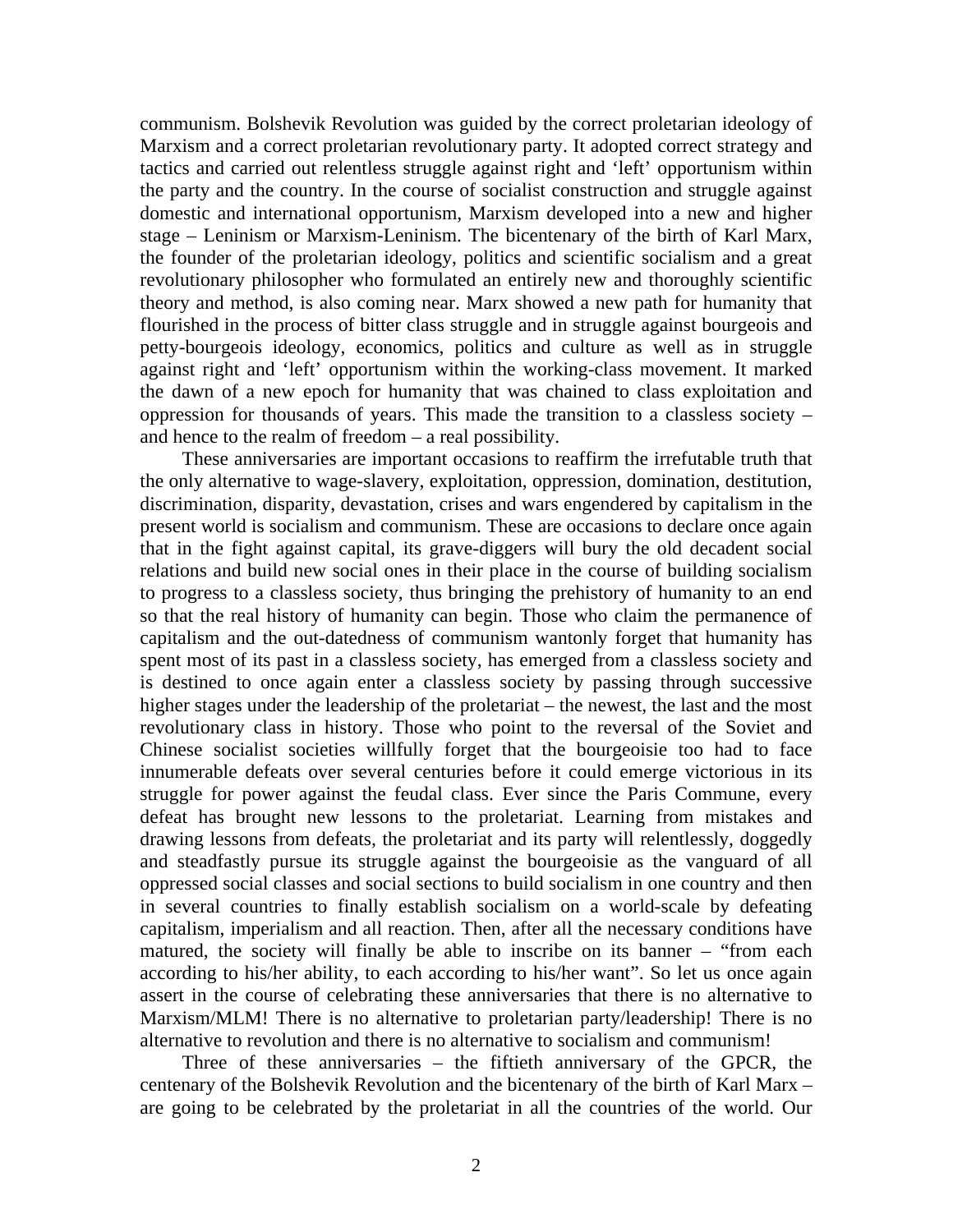Party, CPI(Maoist), is a committed detachment of the international proletariat. It is guided by the scientific ideology of Marxism-Leninism-Maoism (MLM) and creatively applies this ideology in concrete revolutionary practice. It staunchly and relentlessly fights against revisionism of all hues, be it right-opportunism or 'left' sectarianism. It is engaged in a widespread protracted war to successfully complete the New Democratic Revolution (NDR) in India as an inseparable part of the world socialist revolution. CPI(Maoist) joins the international proletariat in celebrating these important anniversaries. It is our bounden duty to celebrate these three great world proletarian revolutionary events along with all genuine Maoist parties and organizations and individuals of the world as a way of upholding, defending, following and applying MLM for advancing the NDR in our country. To celebrate these events is to grasp the revolutionary essence of Marxism, to emulate the spirit of the victorious proletarian revolutions of the past, to learn from the positive and negative experiences of the international proletariat, to draw lessons from our defeats and mistakes and to rely on our strength for boldly advancing towards completing the NDR in our country in new social and revolutionary conditions by fighting imperialism and all reaction.

Therefore, these historic occasions should be celebrated by our Party to the best of our strength and ability in all places where we have our presence. All the party units should make preparations, put maximum efforts and issue calls to the vast masses to actively and energetically participate in these celebrations. We call upon them to celebrate the fiftieth anniversary of the GPCR from 16 to 22 May 2016, the fiftieth anniversary of Naxalbari from 23 to 29 May 2017, the centenary celebrations of the Bolshevik Revolution from 7 to 13 November 2017 and the birth bicentenary of Karl Marx from 5 to 11 May 2018. If for any reason it is not feasible to conduct these events on the above-mentioned dates, they can be organised in any other time of the years of these anniversaries (The CC regrets the delay in issuing the call for the fiftieth anniversary of the GPCR due to unavoidable circumstances. It should therefore be celebrated at any time for a week between May 2016 and May 2017 with the aim of taking the great significance of GPCR to the masses). These occasions should be celebrated in the form of campaigns and as Anniversary Weeks.

## **Comrades,**

The world capitalist system is giving rise to acute economic and political crises, destruction of productive forces, intensified exploitation and oppression and predatory wars across the globe. A great majority of the countries, nations and people are subjected to the growing stranglehold of imperialism, resulting in massive resentment as well as resistance among the people. The coming social upheavals are making all reactionaries of the world and their institutions shudder. Therefore they are adopting various repressive and deceptive tactics including widespread counter-revolutionary propaganda against MLM and socialist revolutions, new democratic revolutions and national liberation movements as well as all kinds of people's democratic struggles to pacify and divert the boiling social discontent. In such a situation, our aim should be to confront the enemy on a wider plane encompassing ideological, political, military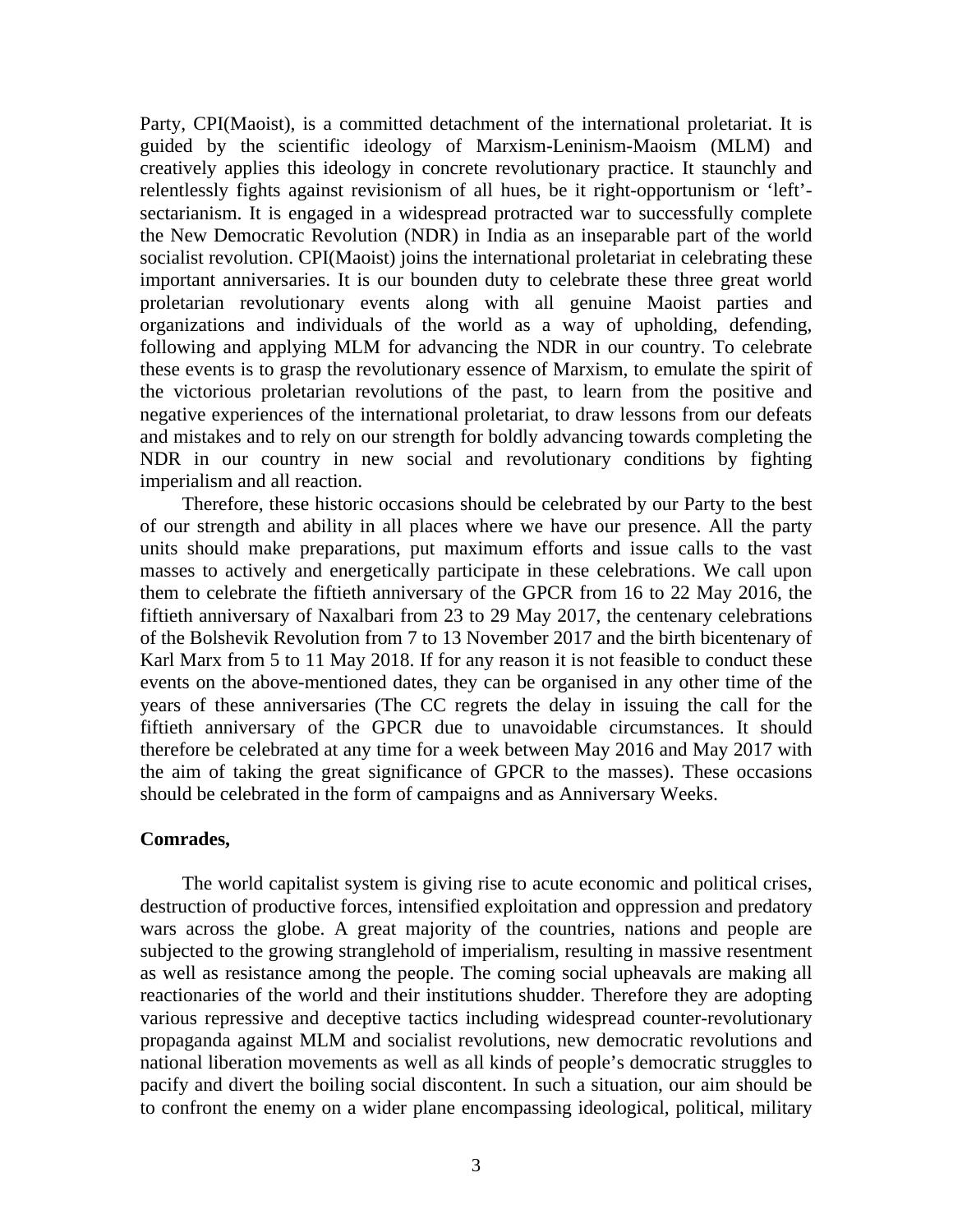and all other spheres. The four upcoming revolutionary anniversaries should be utilized for this task. We should use these occasions to ideologically and politically educate the country's workers, peasants, students, youths, intellectuals, the oppressed social sections including women, Dalits, Adivasis and oppressed nationalities and religious minorities and all other sections of the toiling masses. We should call upon them to rise to the occasion, unite and get organized strongly enough to resist the ruling-class onslaught by all possible means. We should appeal to the masses to participate in the new democratic revolution and join the people's war in large numbers and more militantly. The message that the new democratic revolution is the only way for the liberation of the vast toiling masses should be widely propagated among them. This is all the more crucial in the present times when Brahmanical Hindu fascism in serving the interests of the Indian ruling classes and imperialism is more viciously and widely attacking communism and all progressive and democratic ideologies, movements, cultures, values, aspirations and practices openly and in the parliamentary guise as a part of its general offensive against the people.

We will have to plan two types of programmes to celebrate these anniversaries. The first type is the programmes in rural areas organised by our Party, PLGA, Revolutionary People's Committees (RPCs) and the revolutionary mass organisations (MOs). The second type is the open and legal programmes mainly in the cities to be organised by open organisations either independently or with other revolutionarydemocratic forces and individuals. Our MO leadership should take maximum initiative for organizing these events. They should take the responsibility of chalking out the plan of these programmes with other friendly forces.

While the fiftieth anniversary of Naxalbari uprising has international significance, it is basically related to the ongoing protracted people's war of our country. Pro-Maoist and radical democratic parties, organisations and individuals at all-India and state levels may be willing to come together with us for celebrating this anniversary if we make necessary efforts, take initiative and show necessary flexibility. While it is important to try to celebrate the occasion jointly with other forces, we should not allow the dilution of the ideological-political essence and significance of Naxalbari. So it is better to unite with only those who broadly uphold Naxalbari without diluting its essence. They should generally be supportive of the ongoing revolutionary and democratic movements. Keeping the above in mind, maximum participation should be ensured. Our Central Committee appeals to the genuine proletarian parties, organisations and individuals of different countries as well as the friends, well-wishers and supporters of the Indian revolution to organise programmes celebrating the fiftieth anniversary of Naxalbari in the context of the ongoing protracted people's war in India.

Genuine Marxists as well as revisionists will uphold and celebrate the fiftieth anniversary of the GPCR, the centenary of the Bolshevik Revolution and Marx's birth bicentenary. So there is a possibility of organizing these celebrations on an even wider basis by involving many more forces than the Naxalbari anniversary. But we should unite with only those Marxist and democratic forces which uphold the core teaching of Marx – the absolute necessity of smashing the old state by applying force to build socialism under the dictatorship of the proletariat so as to proceed towards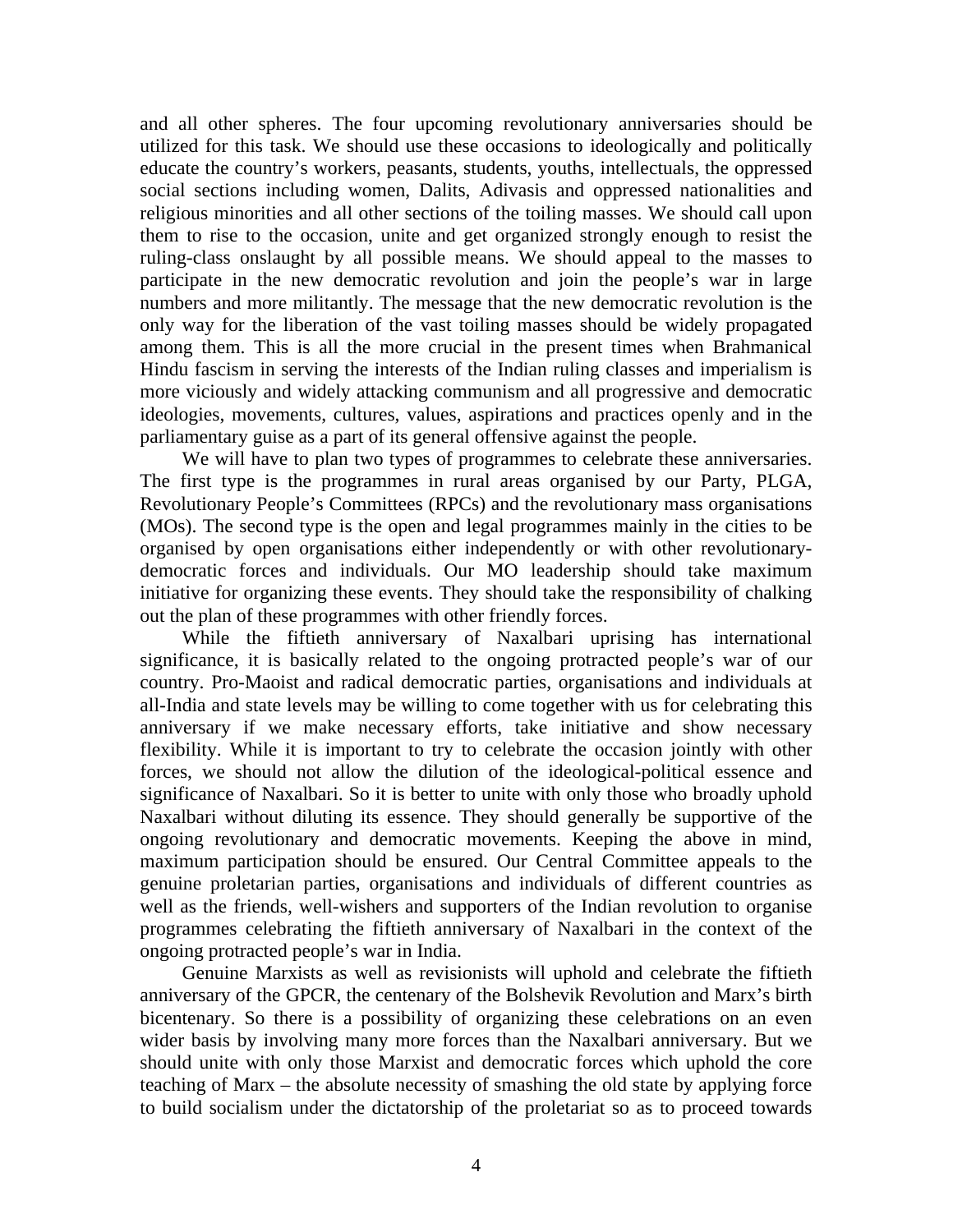establishing a classless society, i.e., communism. This essential teaching of Marxism – which was first put in practice in its true spirit in Russia under the leadership of Lenin and Stalin – is ignored and rejected by the revisionists and neo-revisionists of the world and in this way fight against Marxism in the name of Marxism in the interest of capitalism-imperialism. These forces are in existence in all countries today and they try to prevent the working class from advancing on the revolutionary road. Opportunists like CPI and CPI(M) in our country too do not adhere to this fundamental teaching of Marx. So it is better to avoid uniting with them on the basis of the Party banner for these celebrations. We must not forget for a moment that it is impossible to advance in the fight against the enemy with clarity, courage and unity in the ranks of the Party and the people without a relentless and uncompromising struggle against opportunism of all hues. However, those intellectuals who uphold the essence of Marx's teachings, Bolshevik Revolution and the GPCR even while supporting such parties can be invited to our forums and programmes.

Since the fiftieth anniversary of the GPCR, the centenary of the Bolshevik Revolution and Marx's birth bicentenary will be celebrated internationally, efforts should be made to organize at least one international program in any of the Indian cities on a date agreeable to all participants. We can utilize the event to talk about all the four anniversaries. Likewise, Indian revolutionaries should participate in international programmes organized by genuine revolutionary forces abroad to celebrate these events.

It is to be expected that the enemy will try to create all kinds of hurdles everywhere to prevent us from organizing these anniversaries, be it in the urban or the rural areas. We should be prepared for this and make realistic and practicable plans to conduct these programmes successfully in spite of such disruptionist efforts. We should organize public meetings, hall meetings and seminars in urban areas by depending on our mass base and by mobilizing the people. All programmes should aim at taking the ideology of MLM, its relevance in the present conditions and in the future and the Party's ideological-political line to the vast masses. MLM should be presented as the alternative to all bourgeois and petty-bourgeois ideologies such as economism, reformism, parliamentarism and post-modernism, etc. The necessity of the world proletarian revolution, the unprecedented world-historic achievements of the Russian and Chinese revolutions and the great advancements they made in the history of humanity in spite of later betrayals by the revisionists, renegades and capitalist-roaders emerging from the Party leadership should be highlighted. The reasons behind the collapse of the Russian, Chinese and other socialist/new democratic states along with measures to prevent similar reversals in the future should be discussed deeply and comprehensively. Our views on the scientific theory of the proletariat emerging from the struggle for production, class-struggle and scientific experiment, the need for applying proletarian leadership method and style of work as well as the application of class-line and mass-line should be placed before the broad masses of the people.

In addition, the Party, PLGA, organs of people's power/RPCs and revolutionary MOs should widely propagate the achievements of India's revolutionary movement among the masses. All party committees from top to bottom along with primary units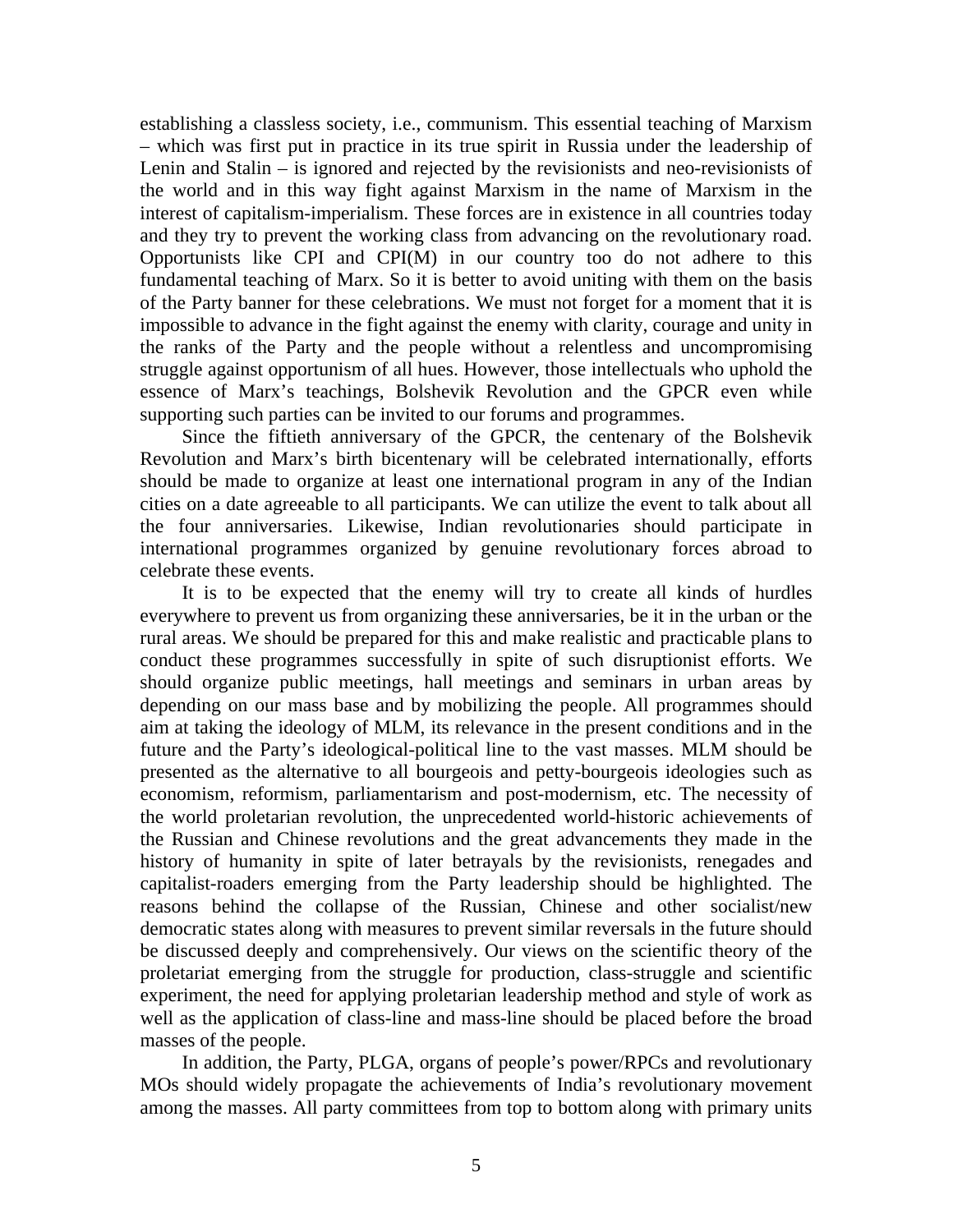and Party fractions in MOs/united front forums should conduct theoretical study and political classes on MLM, Bolshevik Revolution, GPCR and the NDR of our country during these occasions. New recruitment campaigns should be taken up by the Party, militia and MOs to replenish their strength with new forces. Torchlight/armed processions, rallies, pubic meetings and group meetings etc. should be conducted in the Guerrilla Zones by following all methods of defense and secret functioning considering the likelihood of enemy attacks to disrupt our programs. Similarly, rallies, hall meetings, public meetings, seminars, etc. should be organised by the mass organisations in the cities by mobilizing like-minded forces and the people. Our Party, PLGA, RPCs and revolutionary MOs should prepare propaganda material, give interviews to the media and publish theoretical-political books and special issues of magazines in concerned languages. Books on revolutionary theory and history should be published/republished. Propaganda material of different kinds and all other publications should in general have a simple and creative style of presentation easily understandable to the masses. Fractions in MOs should pay special attention and take initiative in this regard. Special attention should be paid to bring out books/booklets/collection of articles written in a lucid style for enhancing the understanding of MLM, Russian Revolution, GPCR and our Party history among the cadres and activists. Given the significance of the four anniversaries, attention should be paid to enhance the ideological-political level of the Party.

Revolution is a festival of the workers and the toiling masses and its victories are the fruits of their heroic sacrifices. The upcoming anniversaries too are the festive occasions of the masses. So their active participation and involvement should be ensured in all our propaganda, mobilization and programmes. We must strive to involve the people to the widest possible extent so that they embrace these events as their own and enthusiastically enhance their role in the country's ongoing revolutionary war.

## **Comrades,**

The international proletariat shoulders the historic responsibility of guiding the vast masses in thousands of battles against the enemy through a tortuous path to establish a classless society. Wielding the invincible weapon of MLM – the presentday Marxism – it will continue to advance towards fulfilling this historic mission. Our Party as one of its detachments has achieved some significant successes in the last fifty years since the outbreak of the great Naxalbari armed agrarian uprising by passing through a thorny path with many ups and downs, twists and turns in the path of protracted people's war. These achievements have been won by creatively applying MLM to the concrete conditions of the country, fighting back the continuous fascist repression of the ruling classes in collusion with the imperialists and with the blood of thousands of heroic martyrs. We should utilize the upcoming anniversaries to uphold and defend these achievements and draw inspiration from them to make further advancements in the people's war. We should equip, educate and remould the Party and the masses with MLM on these occasions and place before them the positive and negative experiences and the lessons learnt from the mistakes in our practice. We